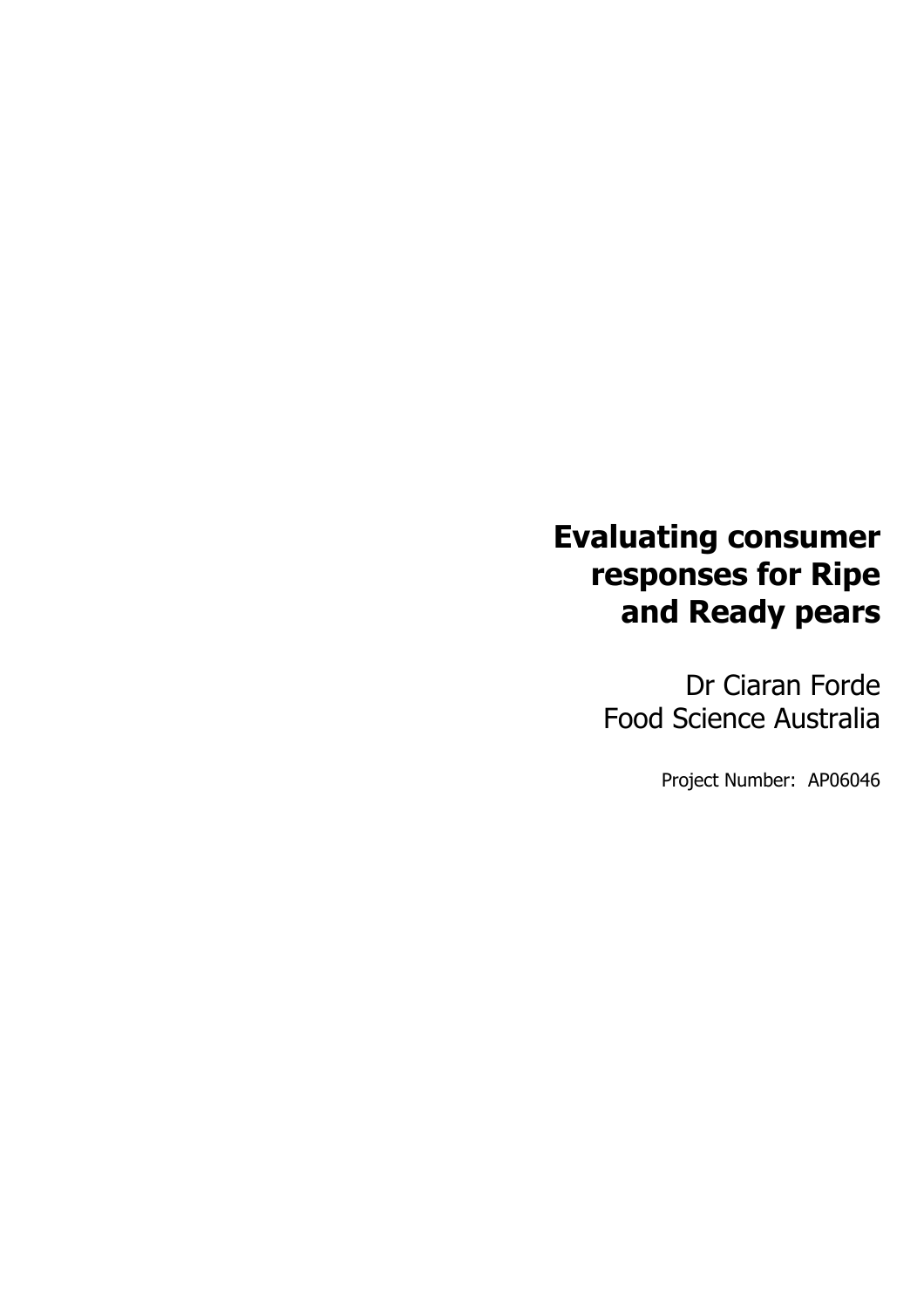### **AP06046**

This report is published by Horticulture Australia Ltd to pass on information concerning horticultural research and development undertaken for the apple and pear industry.

The research contained in this report was funded by Horticulture Australia Ltd with the financial support of the apple and pear industry.

All expressions of opinion are not to be regarded as expressing the opinion of Horticulture Australia Ltd or any authority of the Australian Government.

The Company and the Australian Government accept no responsibility for any of the opinions or the accuracy of the information contained in this report and readers should rely upon their own enquiries in making decisions concerning their own interests.

ISBN 0 7341 1407 9

Published and distributed by: Horticultural Australia Ltd Level 1 50 Carrington Street Sydney NSW 2000 Telephone: (02) 8295 2300 Fax: (02) 8295 2399 E-Mail: horticulture@horticulture.com.au

© Copyright 2006

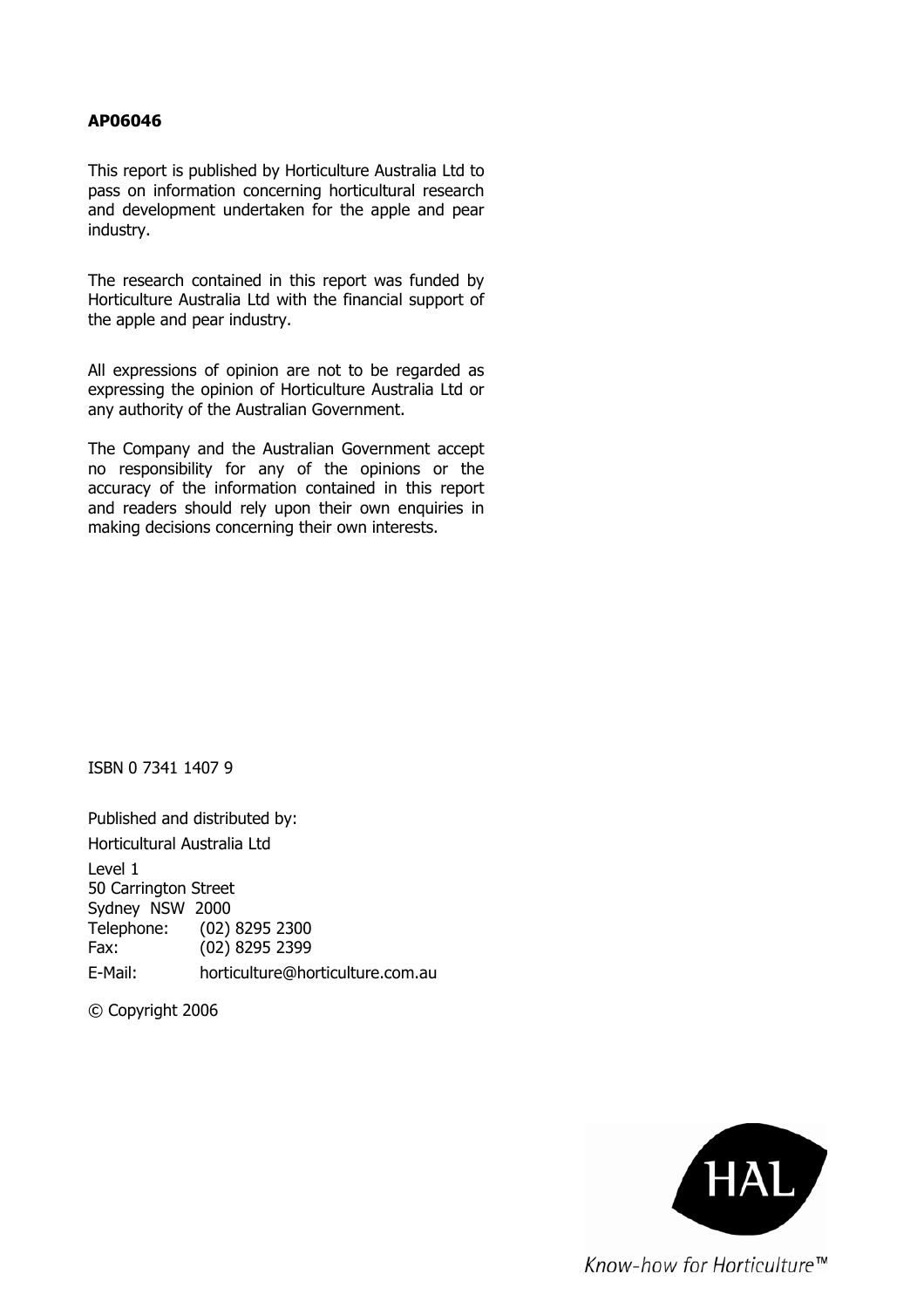

A joint venture of CSIRO & the Victorian Government

## **EVALUATING CONSUMER RESPONSES FOR PRE-RIPENED PACKHAM PEARS**

*Project Number AP06046 (project completed on September 29, 2006)*

*Project report prepared for* 

**Horticulture Australia** 

*Prepared by* 

**Astrid Poelman & Dr. Ciarán Forde Sensory and Consumer Science Food Science Australia** 

**Friday, September 29, 2006**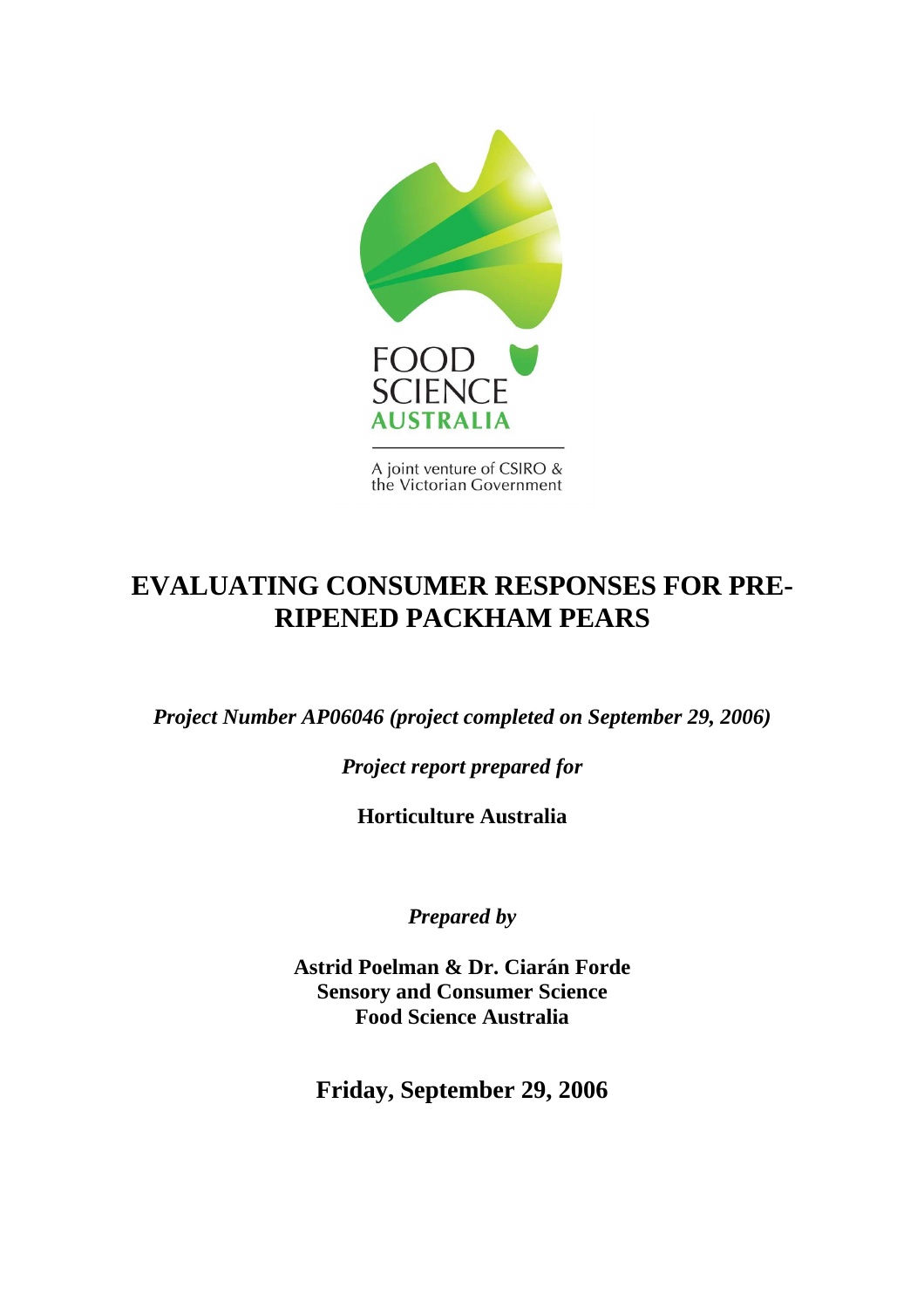| HAL project number: AP06046 |                                                                      |
|-----------------------------|----------------------------------------------------------------------|
| FSA project number: 111290  |                                                                      |
| Project title:              | Evaluating consumer responses for pre-ripened Packham pears          |
| Project Leader:             | <b>Astrid Poelman</b>                                                |
|                             | <b>Sensory and Consumer Scientist</b>                                |
|                             | $(2)$ 9490 8356                                                      |
|                             | astrid.poelman@csiro.au                                              |
|                             | Other key personnel: Dr. Ciaran Forde, Niki Georgoulis, Ewa Orszulok |
| Report issued by:           | Food Science Australia                                               |
|                             | <b>Sensory and Consumer Science</b>                                  |
| Report issued on:           | 29 September 2006                                                    |

*Any recommendations contained in this publication do not necessarily represent current Horticulture Australia policy. No person should act on the basis of the contents of this publication, whether as to matters of fact or opinion or other content, without first obtaining specific, independent professional advice in respect of the matters set out in this publication.*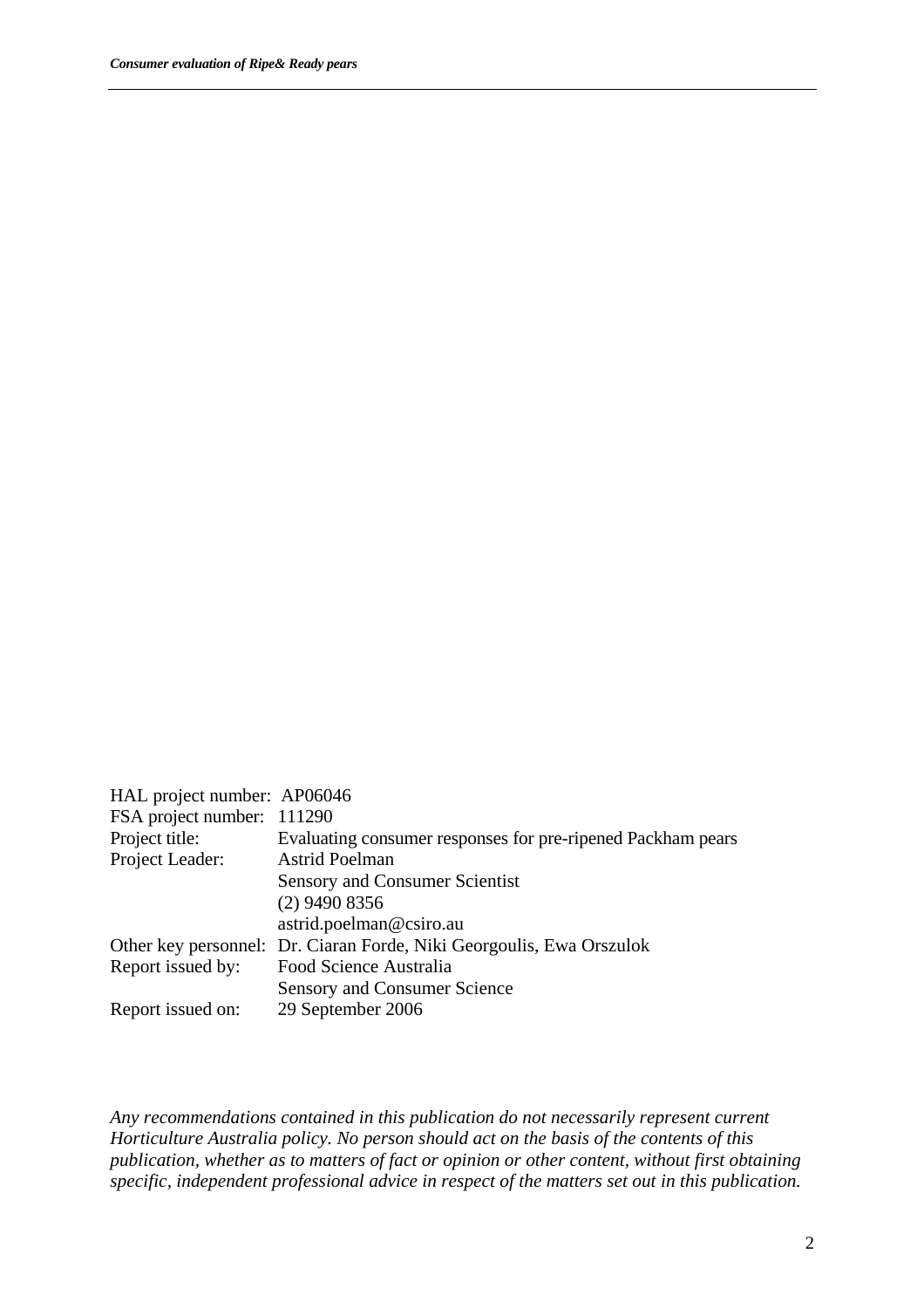## **TABLE OF CONTENTS**

| <b>Media Summary</b>                                            |                  |
|-----------------------------------------------------------------|------------------|
| <b>Technical Summary</b>                                        | 5                |
| 1. Introduction                                                 | 6                |
| 2. Methods & Materials                                          | 7                |
| 2.1 Triangle test                                               | $\overline{7}$   |
| 2.1.1 Products                                                  | $\tau$           |
| 2.1.2 Panel                                                     | $\tau$           |
| 2.1.3 Procedure                                                 | $\boldsymbol{7}$ |
| 2.1.4 Data analysis                                             | $\tau$           |
| 2.1.5 Penetrometry measurements                                 | $\tau$           |
| 2.2 Consumer test                                               | 8                |
| 2.1.1 Products                                                  | $8\,$            |
| 2.1.2 Consumers                                                 | $8\,$            |
| 2.1.3 Procedure                                                 | $8\,$            |
| 2.1.4 Data analysis                                             | $8\,$            |
| 2.1.5 Penetrometry measurements                                 | $8\,$            |
| 3. Results                                                      | 9                |
| 3.1 Sensory difference test                                     | 9                |
| 3.1.1. Triangle test                                            | 9                |
| 3.1.2 Penetrometry measurements                                 | 10               |
| 3.2 Consumer preferences test                                   | 10               |
| 3.2.1 Preferences for pears in three firmness categories        | 10               |
| 3.2.2 Sensory profile of pears in the three firmness categories | 11               |
| 3.2.3 Pear consumption habits                                   | 12               |
| 3.2.4 Consumer habits with regard to ripeness of pears          | 14               |
| 3.2.5 Comparison of "Ripe Pear Likers" with the overall group   | 14               |
| 3.2.6. Penetrometry measurements                                | 15               |
| 4. Conclusions and discussion                                   | 16               |
| 5. Recommendations                                              | 17               |
| 6. Acknowledgements                                             | 18               |
| 7. References                                                   | 19               |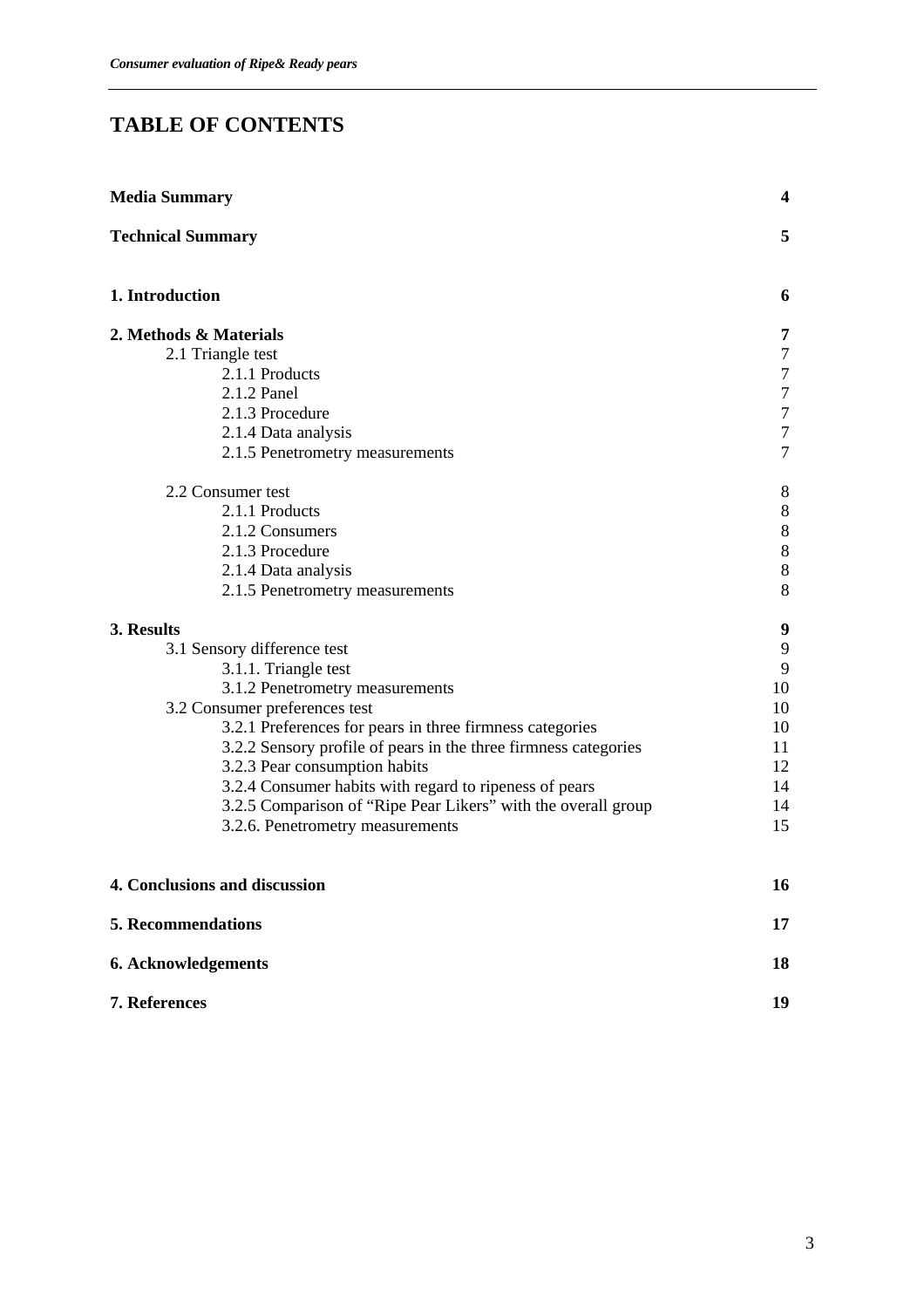### **MEDIA SUMMARY**

The success of Ripe and Ready Packham pears in Queensland has led two major supermarkets chains to introduce and promote pre-ripened Packham pears nationwide. The supermarkets have responded to the potential for growing the Packham pear category differently and this has led to variation in the specifications for pre-ripened pears. The changes to the category have been made with limited consumer insights and therefore the pear industry sees a need for consumer that can evaluate consumer preferences for firmness in pre-ripened pears.

The current project aimed to determine whether a market for pre-ripened pears exists. Sensory and consumer research was carried out to investigate whether, (a) Packham pears of different firmness specifications could be perceived as different and (b) if so, what firmness level was most preferred by consumers. In addition, penetrometry measurements were carried out as an instrumental measurement of pear firmness.

Consumer research was conducted with 122 pear consumers from the Sydney metropolitan area. Measures were taken to insure that "Perfectly Ripe" pears fell within ripeness specifications. The results showed that:

- The ripest Packham pears ("Perfectly Ripe"; 2-4 kg) were most preferred.
- Approximately 1/3 of consumers liked the un-ripened Packham pears (6-9 kg).
- Consumers perceived "Perfectly Ripe" (2-4 kg) pears to be ripest, juiciest, sweetest and least firm, whereas the un-ripened Packham pears (6-9 kg) were perceived the least ripe, the least juicy, the least sweet and the firmest.
- Consumers who preferred the ripest pears category bought pears at the same ripeness stage as the overall group, but they expressed a larger interest in pre-ripened pear concepts. There were no differences between consumers of the different categories in terms of demographic profiles.

The findings of the current study suggest there may be a market for pre-ripened Packham pears. Pear quality in this stage of ripeness is hard to control. Therefore to further grow the market of pre-ripened Packham pears, a reliable, homogeneous product quality that meets with the consumers' expectations, must be developed.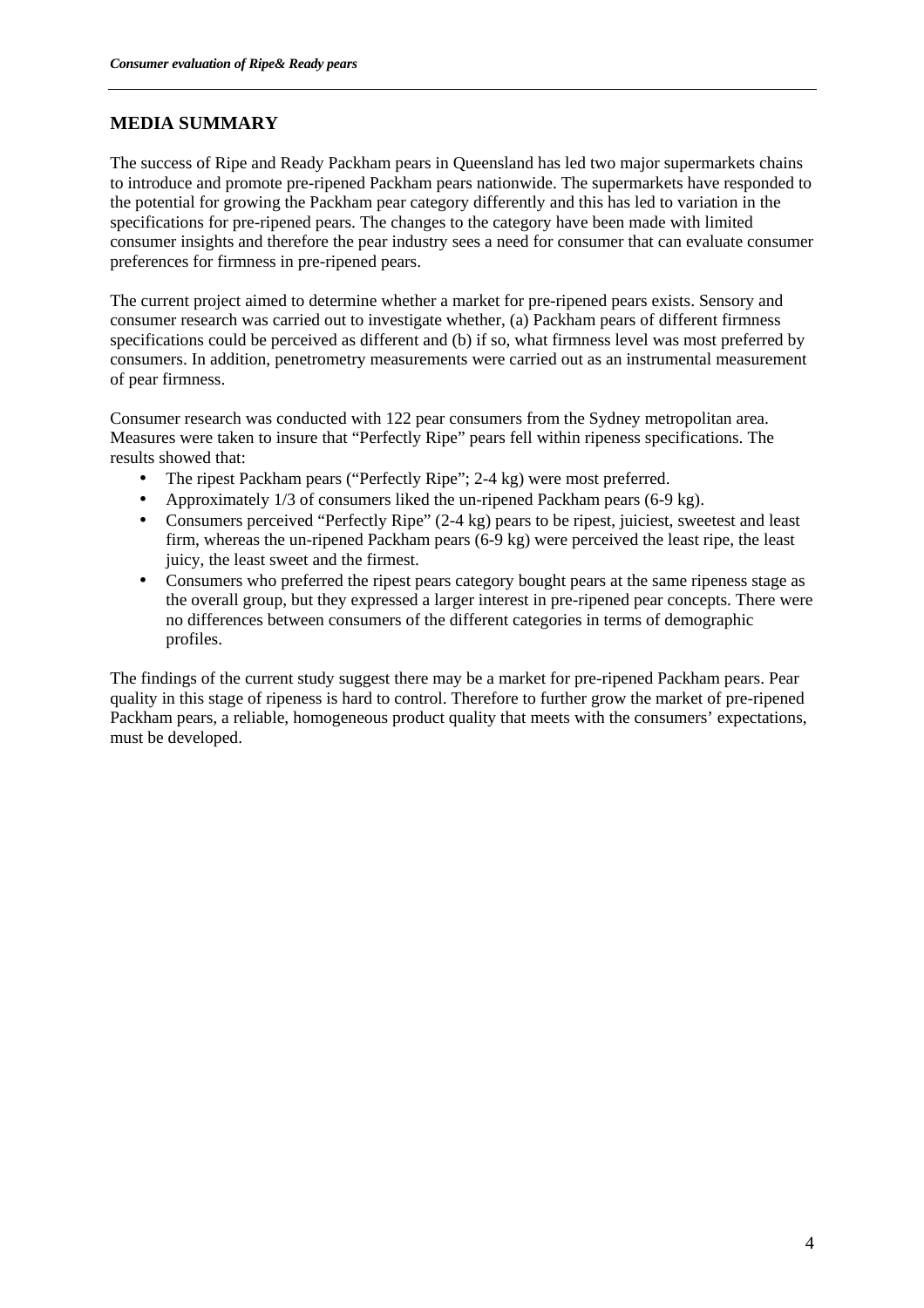### **TECHNICAL SUMMARY**

The success of Ripe and Ready Packham pears in Queensland has led two major supermarket chains in Australia to introduce and promote Ripe and Ready Packham pears in their stores nationwide. The supermarkets have responded to the potential for growing the volume of the Packham pear category differently and this has corresponded to variation in the specifications for what constitutes Ripe and Ready fruit. One of the supermarkets has two lines (one ripe and one firm) whereas the other only sells one line of Ripe and Ready pears. The specifications of the Ripe & Ready pears differ depending on the eventual vendor and this in turn has led to confusion amongst producers. The changes to the category have been made with limited insights on what the consumer regards as the most desirable level of firmness for a Ripe and Ready Packham pear. The pear industry therefore sees a need for consumer research which identifies the consumer preferences for firmness for Ripe and Ready pears.

The current project aimed to understand where the "Ripe and Ready" pears fit in the market. Sensory and consumer research was conducted to investigate whether Packham pears of different firmness levels can be perceived as different by consumers and if so - what level of pear firmness is preferred by consumers. In addition, penetrometry measurements were carried out as an instrumental measurement of pear firmness.

Sensory research (triangle tests) with 30 subjects was carried out with Packham pears of three levels of ripeness. The results showed that:

- There were no perceptible differences between "Perfectly Ripe" (2-4 kg) and "Ripe & Ready" (4-6 kg) pears, but penetrometry results showed that average firmness levels were very close.
- There were perceptible differences between "Perfectly Ripe (2-4 kg)" and un-ripened (6-9kg) pears, and between "Ripe & Ready" (4-6 kg) and un-ripened (6-9 kg) pears

Subsequently, consumer research was conducted with 122 pear consumers from the Sydney metropolitan area. Penetrometry measures were taken to ensure that "Perfectly Ripe" pears fell within ripeness specifications. The results showed that:

- The ripest Packham pears ("Perfectly Ripe"; 2-4 kg) were most preferred.
- Approximately 1/3 of consumers liked the un-ripened Packham pears (6-9 kg).
- Consumers perceived "Perfectly Ripe" (2-4 kg) pears to be ripest, juiciest, sweetest and least firm, whereas the un-ripened Packham pears (6-9 kg) were perceived the least ripe, the least juicy, the least sweet and the firmest.
- Consumers who preferred the ripest pears category bought pears at the same ripeness stage as the overall group, but they expressed a larger interest in pre-ripened pear concepts. They consumed fewer pears in the unripened stage, but the same percentage of pears in the (very) ripe stage as compared to the total group.

Penetrometry measurements showed:

• There was a large within-batch as well as between batch variability for Packham pears. This was especially true for the "Perfectly Ripe" (2-4 kg) category. The results indicate that the results of the studies can only be extended to the batches tested.

Based on consumer sensory preferences, there appears to be a market for pre-ripened Packham pears and the softest category (2-4 kg) seems to be the most liked. To ensure the success of such concepts, at least two aspects need to be considered. Firstly, although the "Perfectly Ripe" stage of firmness (2-4 kg) is the most preferred, it seems to be the category that is hardest to meet the product specifications. In order to further grow the market of Ripe & Ready Packham pears, a reliable, homogeneous product quality that meets consumers' expectations will be necessary. Secondly, this study was primarily aimed at identifying consumer preferences. The study has shown that consumers have an interest in the concept of a pre-ripened pear. Since these concepts may potentially be more expensive to produce, it is recommended that further research be conducted to investigate the additional price consumers are willing to pay.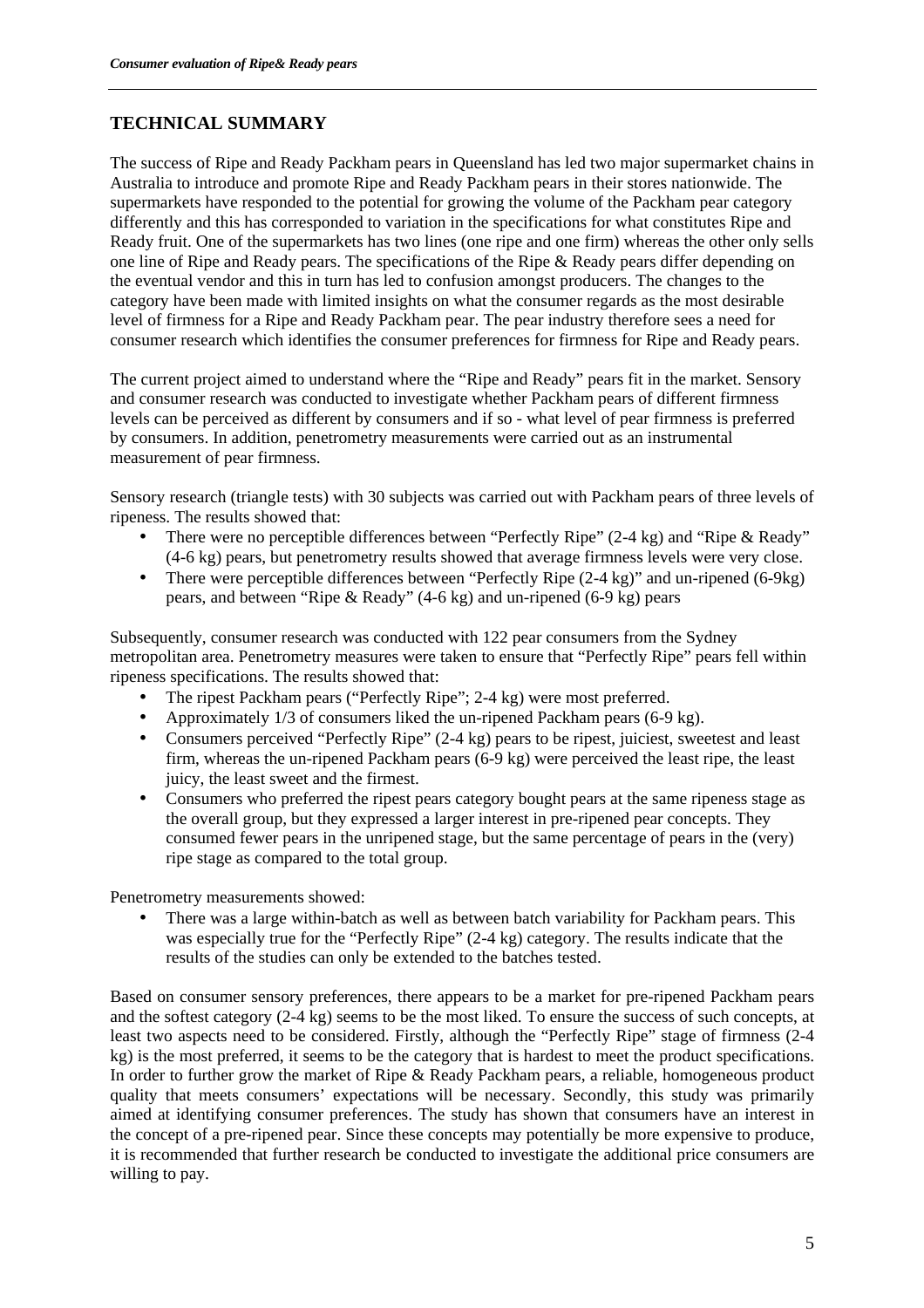### **1. Introduction**

The success of "Ripe and Ready" Packham pears in Queensland triggered two major supermarkets to introduce and promote "Ripe and Ready" Packham pears in store. This has lead to a significant growth in sales nationwide over the last three years such that last year 24% of all Packham pears sold were "Ripe and Ready". However, the pear industry currently lacks hard data on the differential consumer preferences for "Ripe and Ready" or "un-ripened" Packham pears.

Both supermarkets have responded to the potential for growing the volume of the Packham pear category differently and this has led to variation in the specifications made for "Ripe and Ready" fruit. One supermarket currently has two lines of Packham pears: one ripe and one firm whereas the other only sells one line of "Ripe and Ready" pears. As a result one of the supermarkets has attempted to differentiate their "ripe" line from the other pears by labeling the ripe pears "Perfectly Ripe". These changes to the category have been made with limited industry consultation or consumer data on what level of firmness constitutes "perfectly ripe" and what consumers expect from a "Ripe and Ready" Packham pear. There is therefore a need for consumer research which identifies the consumer preferences for firmness in "Ripe and Ready" pears. Horticulture Australia Unlimited (HAL) has enlisted Food Science Australia (FSA) to conduct sensory and consumer research on pear firmness using a representative population of pear consumers.

The test was divided into two parts. Initially, a sensory difference test was conducted to ensure that the specified levels of firmness were perceptibly different. Thereafter, consumer preferences were collected from a large population of pear consumers. Penetrometry measurements were taken during both stages of the evaluation to monitor the consistency sample supply.

The objectives of these studies were:

- 1. To determine if there are perceptible differences in the firmness of "Perfectly ripe", "Ripe and Ready" and "Non-ripened" Packman pears.
- 2. To determine consumer preferences for Packham pears of three firmness categories
- 3. To determine what proportion of consumers prefers soft "Ripe and Ready" pears over hard "Non-ripened" pears
- 4. To determine what the purchase preferences are in terms of flesh firmness at the time of purchase for people who prefer soft "Perfectly Ripe" and "Ripe and Ready" pears.
- 5. To characterize consumers who (express an interest in) buy(ing) "Ripe and Ready" pears in terms of pear consumption habits and demographics.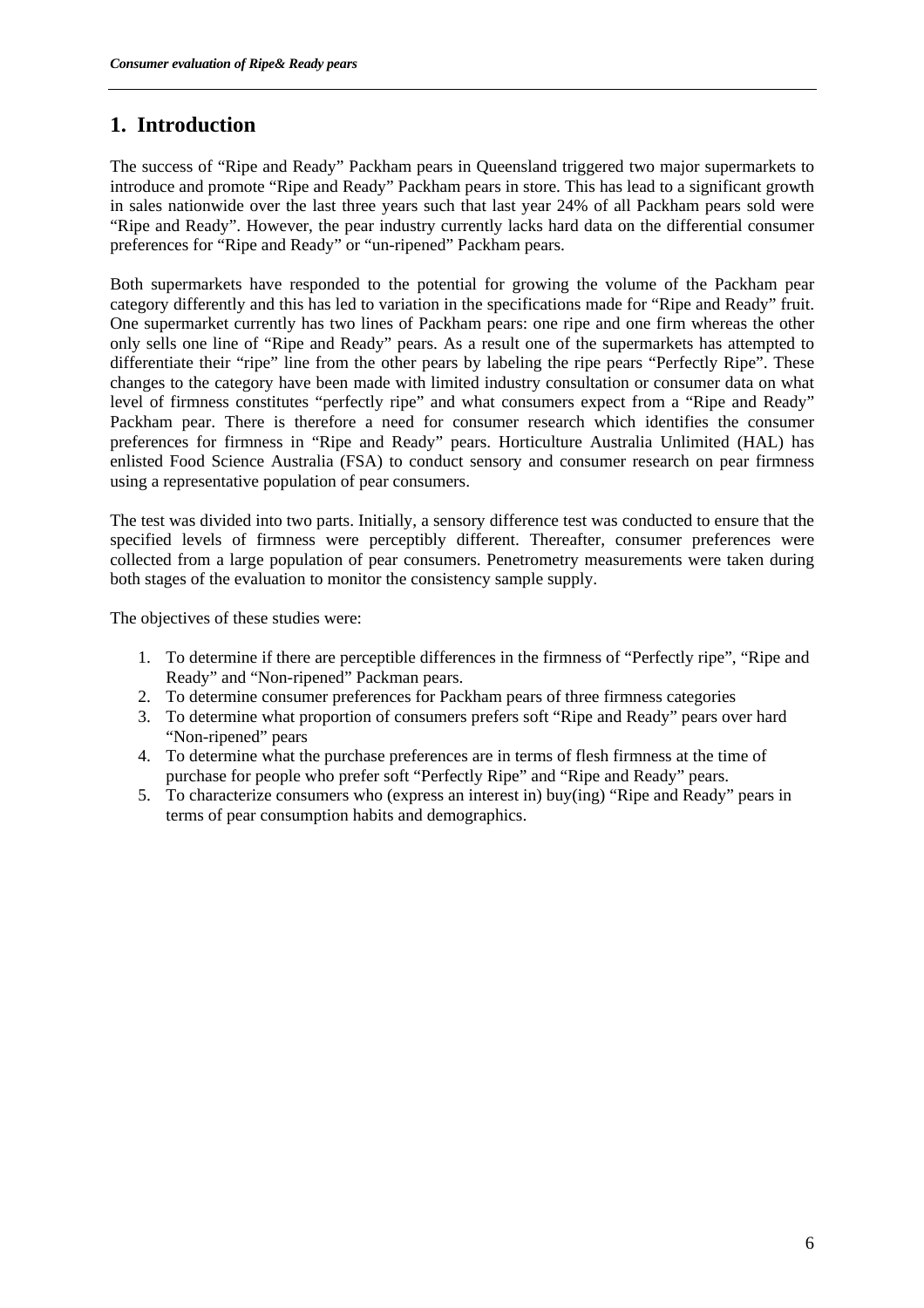### **2. Methods and materials**

### **2.1 Triangle test**

### **2.1.1 Products**

Packham pears in three different stages of ripeness were supplied:

- A) "Perfectly Ripe" (2-4 kg)
- B) "Ripe and Ready" (4-6 kg)
- C) Non-ripened (6-9 kg)

Upon arrival, the pears were stored at 2°C until approximately 6-8 hours before the test. The pears were washed and dried and placed in the sensory kitchen to reach room temperature. Pear samples of 4-4.5 cm length, 1-1.5 width and 2-2.5 cm height (including the skin) were cut and immediately stored in sealed three-digit coded plastic containers. The samples were served to the panellists within 15 minutes after cutting. To account for within-batch variability, a maximum of three samples were cut from the same fruit, and samples within a triangle all derived from different fruits.

### **2.1.2 Panel**

The panel consisted of 30 panellists that each evaluated three triangles. Panellists were recruited internally at FSA/CSIRO. All participants were regular pear consumers. The panel consisted of 37% men and 63% women and had an average age of 39.6  $(\pm 11.6)$  years.

### **2.1.3 Procedure**

The evaluations were carried out in the sensory booths of the sensory laboratory of FSA, using red lighting to mask possible colour differences between the samples.Each panellist evaluated three triangles:

- One triangle comparing "Perfectly Ripe" and " Ripe and Ready"
- One triangle comparing "Perfectly Ripe" and "Unripe"
- One triangle comparing "Ripe and Ready" and "Unripe"

The combination of samples within a triangle was randomised over the subjects, thus AAB, ABA and BAA were equally represented, as were BBA, BAB and ABB. The order of the three triangles was balanced over the subjects. In addition, the design ensured that each panellist was exposed to each product variety an equal number of times.

The subjects were unaware of the combinations they received. For each triangle test the subject had to pick the odd one out of the three samples. A forced choice paradigm was used such that subjects had to choose a sample even when they were unsure of the difference. Panellists were also afforded the opportunity to include comments on what they perceived the difference to be.

### **2.1.4 Data analysis**

The results of each of the three triangle tests was analysed separately. For each triangle, the number of correct responses (correctly identified odd samples) was determined. A significance level of 5% was set. The number of correct responses was compared to the critical number of correct responses (Table T8, p. 369, Meilgaard, Civille & Carr, 1999) to determine whether the samples were significantly different.

### **2.1.5 Penetrometry**

Penetrometry measurements were carried out in tandem with the sensory evaluation. Penetrometry measures the force required to drive a standard penetrating stamp into the sample. A small slice of the skin was removed prior to the measurement. Thirty samples of each batch were measured in duplicate.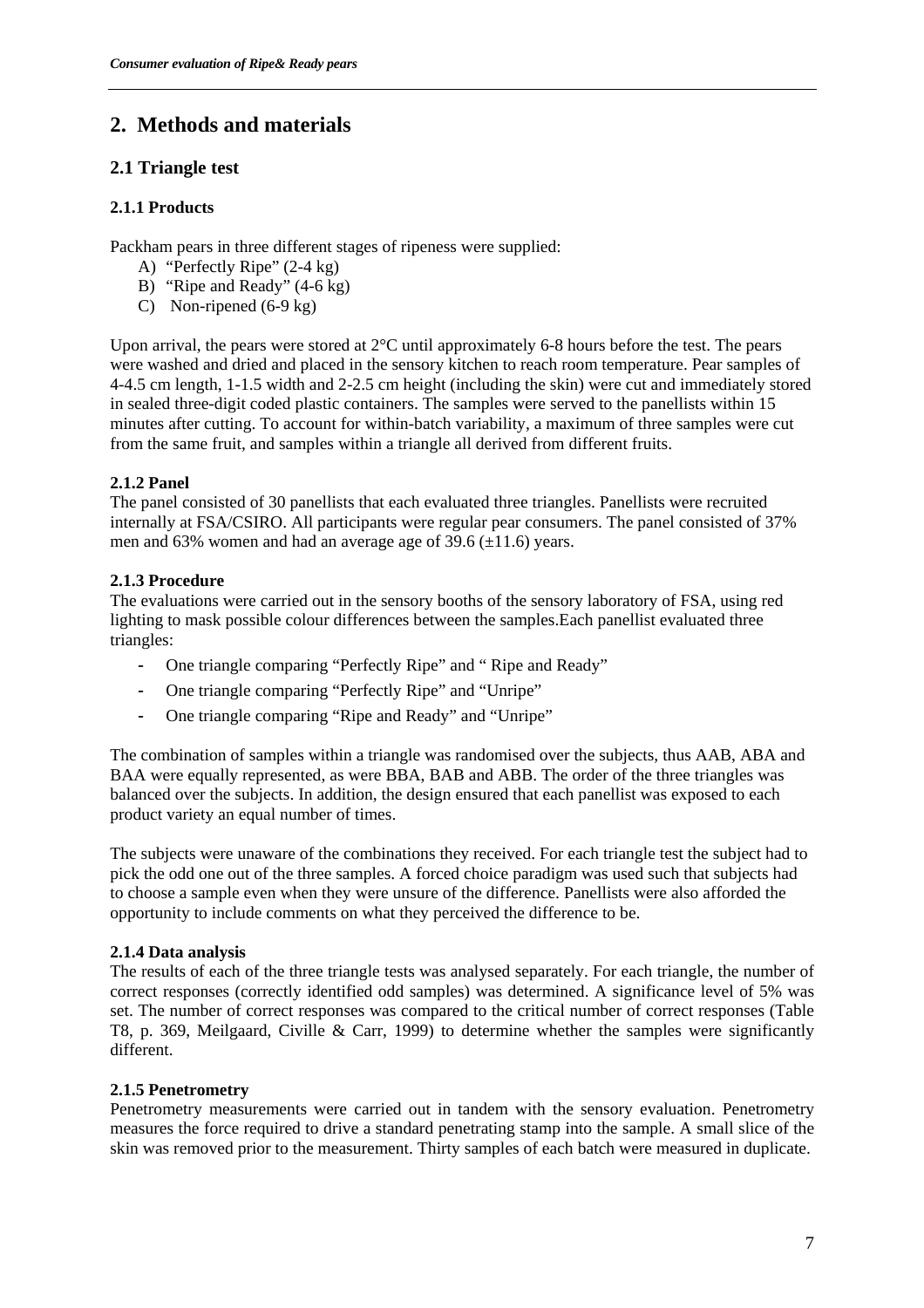### **2.2 Consumer preference test**

### **2.2.1 Product**

As with the triangle test, pears in three different stages of ripeness were supplied for the consumer test:

- A. "Perfectly ripe" (2-4 kg)
- B. "Ripe and Ready" (4-6 kg)
- C. Un-ripened (6-9 kg)

The protocol for storage and preparation was identical to that used for the triangle test.

The initial quality of the "Perfectly Ripe" pears was lower than that of the first batch and a result 20% of the pears had to be discarded due to brown spotting. Overall, the second batch of "Perfectly Ripe" pears was found to be softer than the first batch. To counter this batch to batch variation and ensure valid comparison between difference and preference tests, only "Perfectly Ripe" pears that fell within the firmness specifications of 2-4 kg were used in the consumer test (*see Penetrometry section*).

### **2.2.2 Consumers**

Consumers were recruited by an external recruitment agency. In order to qualify, consumers had to purchase pears fortnightly and had to consume pears weekly (minimum two third of the consumers) or fortnightly (maximum one third of the sample size). The recruitment was gender matched for males and females (50:50) and the age of respondents was evenly spread across age categories. Participants with known allergies or intolerances were excluded from the trial. A total of 122 consumers (46% male, 54% female) with a mean age of 38.5 years (std. dev. 14.6 years) completed the test. The average household size of the consumers was 3.5 (std. dev. 1.3) people.

### **2.2.3 Procedure**

Each consumer participated in a single session of around 30 minutes in a Central Location Test setting. Sessions were held on two consecutive days. A first sample ("Ripe and Ready") was used as a dummy product, (i.e.) evaluated but excluded from the data analysis, to reduce the risk of first-order effects. Consumers then tasted and evaluated three pear samples of different firmness specification. The presentation order was balanced across the respondents and the samples were assessed one at the time. They were asked to rinse their palate between samples. The consumers first assessed the samples on liking and then on the intensity of the attributes sweet, firm, juicy and ripeness. For all ratings, nine point category scales were used with anchors labelled as "very little/very much" or "low/high". Thereafter the consumers completed a questionnaire that included questions on their pear purchase and consumption habits, as well as a small number of demographic questions.

### **2.2.4 Data analysis**

Data were analysed using SPPS (version 14.0.1, 2006). Repeated measures analysis of variance was carried out to determine whether consumer preferences for pears of the three firmness categories differed. Posthoc testing was carried out using the Bonferroni test. For all analysis, a significance level of *p*<0.05 was set.

### **2.2.5 Penetrometry**

For the "Ripe & Ready" and the unripened pears the same protocol was used as for the first batch. A different protocol was carried out for the "Perfectly Ripe" pears to reduce the within-batch variability. Penetrometry measurements were carried out just prior to the consumer tests. Each fruit sample from the "Perfectly Ripe" batch was measured on one side of the fruit, and only the fruits that fell within specifications (2-4 kg) were retained and used in the consumer test.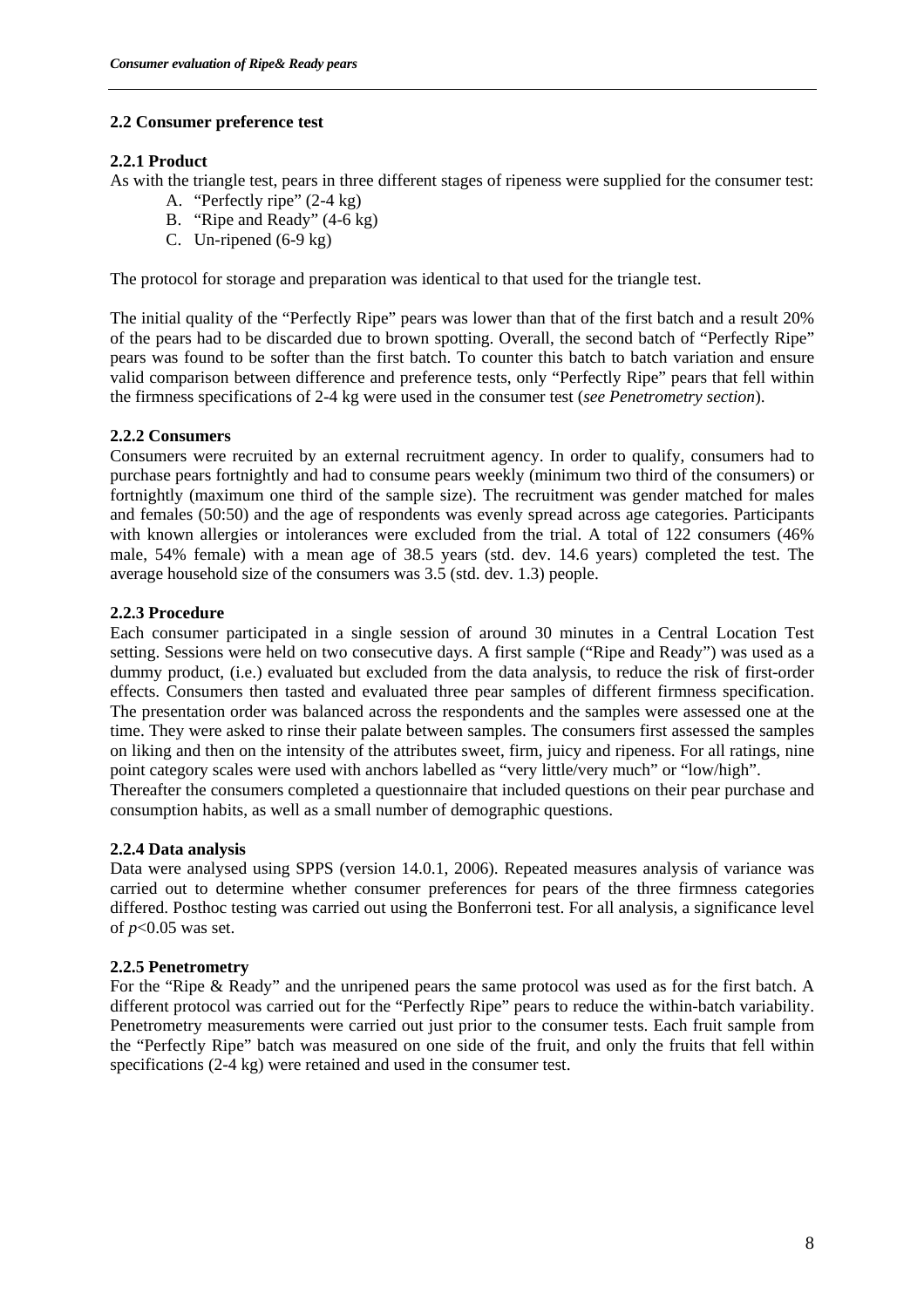### **3 Results**

### **3.1 Sensory difference test**

### **3.1.1. Triangle test**

The number of correct responses within each triangle is provided in Table 1.

**Table 1:** Number of correct responses within each of the three triangles.

| Triangle comparison of -                    | Number of correct |
|---------------------------------------------|-------------------|
|                                             | responses         |
| "Perfectly Ripe" and "Ripe and Ready" pears |                   |
| "Ripe and Ready" and "Unripened" pears      |                   |
| "Perfectly Ripe" and "Unripened" pears      | つつ                |

By chance guessing alone, 33.3% correct responses may be expected (one out of three). In our case of 30 evaluations per triangle, this means that 10 correct responses may be expected by chance guessing alone. With a 5% level of significance, a minimum of 15 correct responses are necessary (Meilgaard et al, 1999).



**Figure 1:** Percentage of correct responses for each of the three comparisons ( $---$  = chance level).

The results of table 1 show that:

- "Perfectly Ripe" pears were not significantly different from "Ripe and Ready" pears
- "Perfectly Ripe" pears were significantly different from "Unripened" pears
- "Ripe and Ready" pears were significantly different from "Unripened" pears

When the consumers used the comments section, they made references to the ripeness, the firmness/softness, the crunchiness, the sweetness or the overall aroma intensity of the samples. References to the pear texture were most common.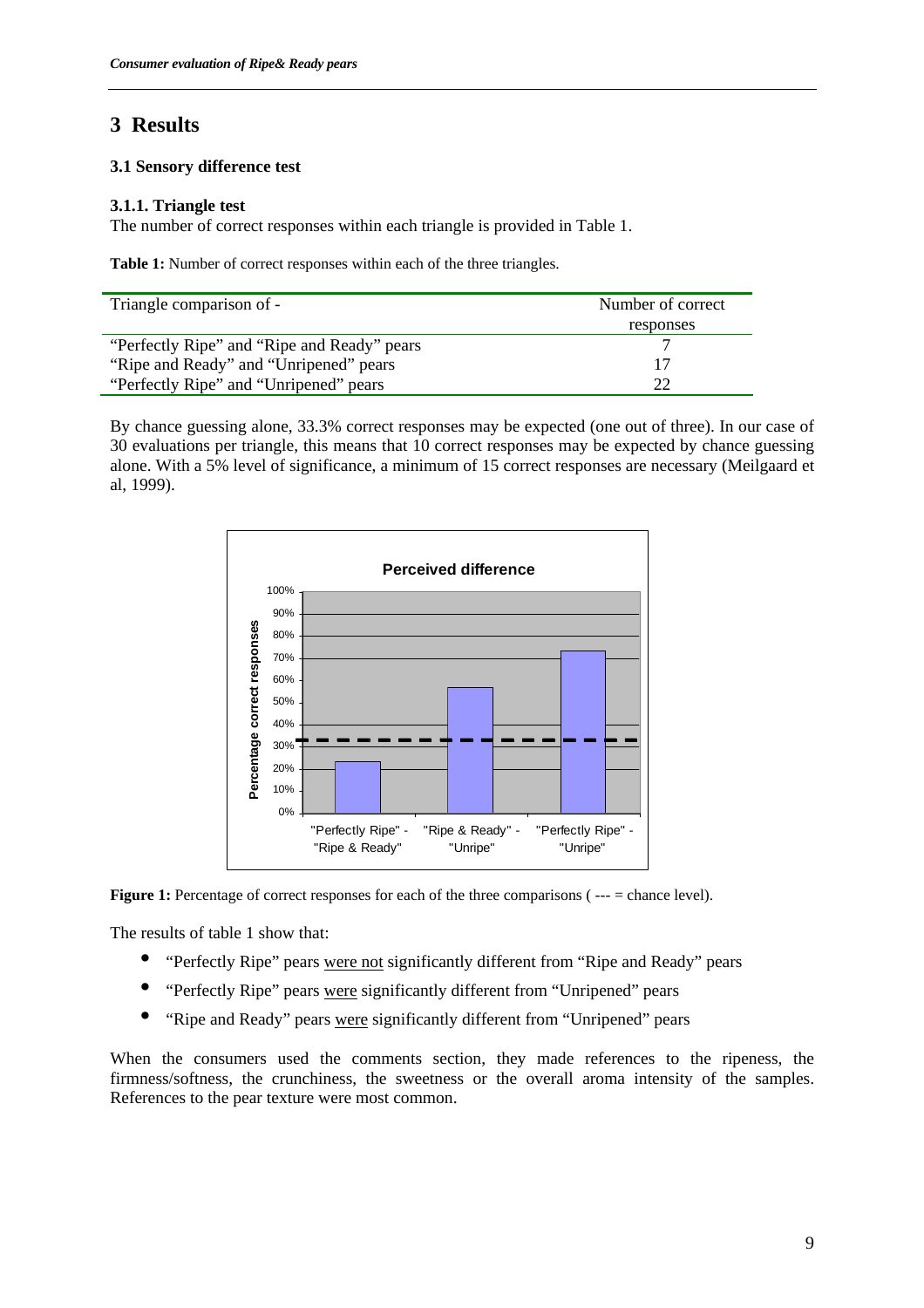#### **3.1.2 Penetrometry measurements**

Results from the penetrometry measurements are presented in Figure 2. The results show that "Perfectly Ripe" pears had a high mean score (3.8) and a large standard deviation, meaning that the within-batch variability was high (scores ranged from 1.7 to 7.8). The "Ripe & Ready" pears had a mean score that was only slightly higher (4.3) than the "Perfectly Ripe" pears, and also showed considerable within-batch variability. Unripe pears had a mean hardness of 6.7 and displayed the smallest standard deviation. Despite the small mean difference between "Perfectly Ripe" and "Ripe & Ready" pears, all batches were significantly different from each other.

In addition to the large within-batch variation, there was also within-fruit variation, since the penetrometry measures from the two sides of the fruit differed significantly from one another for all batches. The mean difference was largest for "Perfectly Ripe" pears (1.7) and smaller for "Ripe & Ready" and unripened pears (both 0.4).



**Figure 2:** Mean force (in kg) as measured by penetrometry for "Perfectly Ripe", "Ripe & Ready" and unripened pears (first batch).

### **3.2 Consumer preferences test**

### **3.2.1 Preferences for pears in three firmness categories**

The "Perfectly Ripe" Packham pears were liked more than the "Ripe & Ready" and the "Unripened" Packham pears ([F2, 240] = 28.0, *p*< 0.0001). In addition, "Ripe & Ready" were liked more than the "Unripened" Packham pears (Figure 3).



**Figure 3:** Mean liking (+SE) scores for pears in three firmness categories.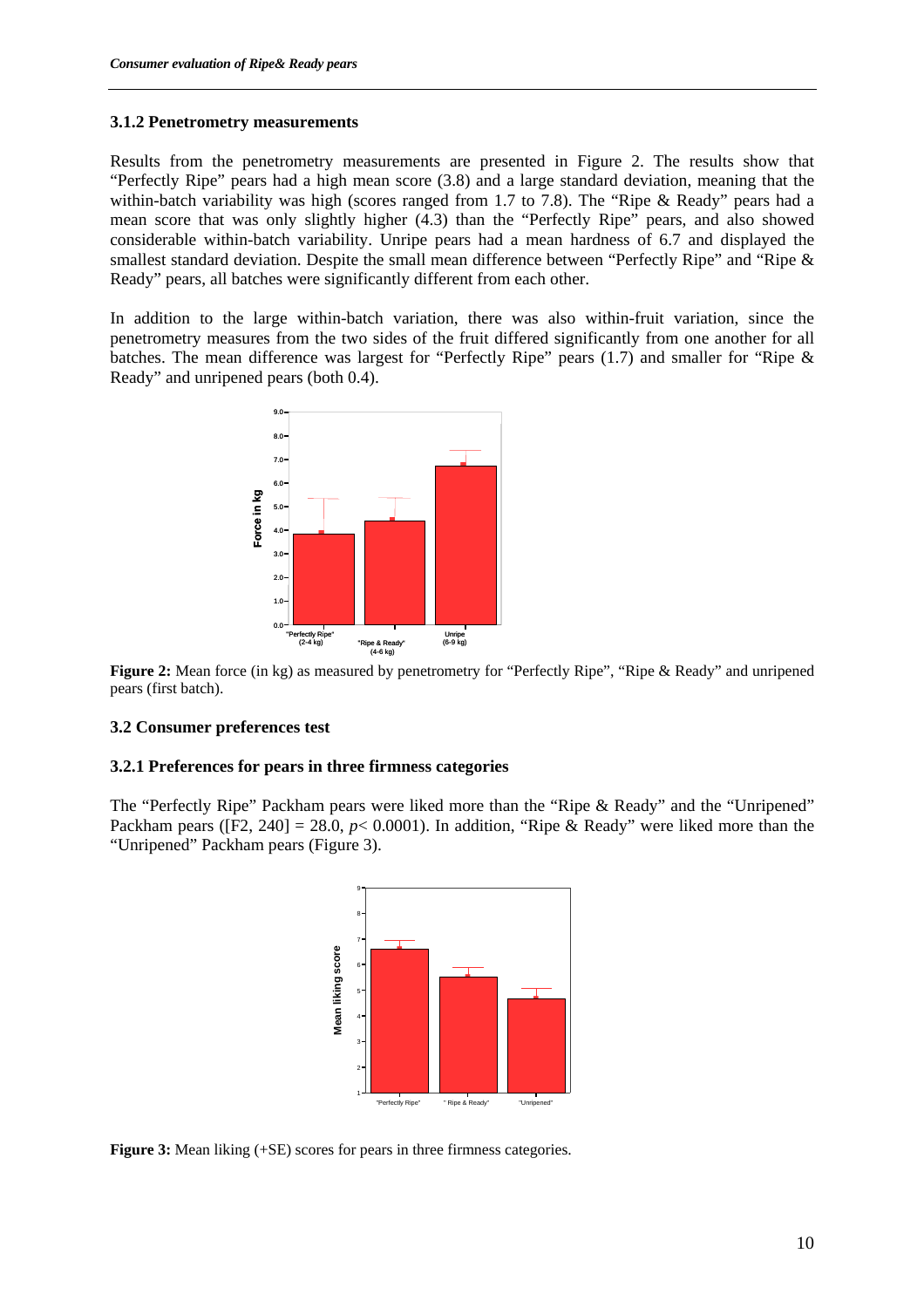To gain insight into the homogeneity of the responses, histograms with individual results are displayed in Figure 4. The consumers were quite homogeneous in their liking for "Perfectly Ripe" pears in comparison to the "non-ripened" pears which were liked as frequently as they were disliked.



**Figure 4:** Histograms of preferences for pears in three firmness categories

A second objective was to investigate what proportion of consumers preferred "Perfectly Ripe" and "Ripe & Ready" pears to unripened pears. By subtraction of the two liking scores, 69% of the consumers rated the acceptability of the "Perfectly Ripe" pears as higher than the "unripened pears". Conversely, 17% of the consumers rated the acceptability of the unripened pears as higher than the "Perfectly Ripe" pears and a further 14% rated acceptability as equal across both firmness categories.

Similarly, 53% of the consumers rated the acceptability of "Ripe & Ready" pears as higher than that for the "unripened pears", 32% rated the unripened pears more acceptable and a further 15% found both pears to be equally acceptable.

### **3.2.2 Sensory profile of pears in the three firmness categories**

Consumer participants were afforded the opportunity to rate what they perceived were the levels of *sweetness*, *ripeness*, *firmness* and *juiciness* for each of the pear samples. The sensory ratings made by the untrained consumers, is presented in Figure 5. The "Perfectly Ripe" pears had a sensory profile that was distinct from the other samples as they were rated as highest in ripeness, juiciness, sweetness and the least firm. The "Ripe & Ready" pears and "unripened" pears had comparable profiles. "Ripe & Ready" pears were riper, sweeter and juicier and slightly less firm than "unripened pears".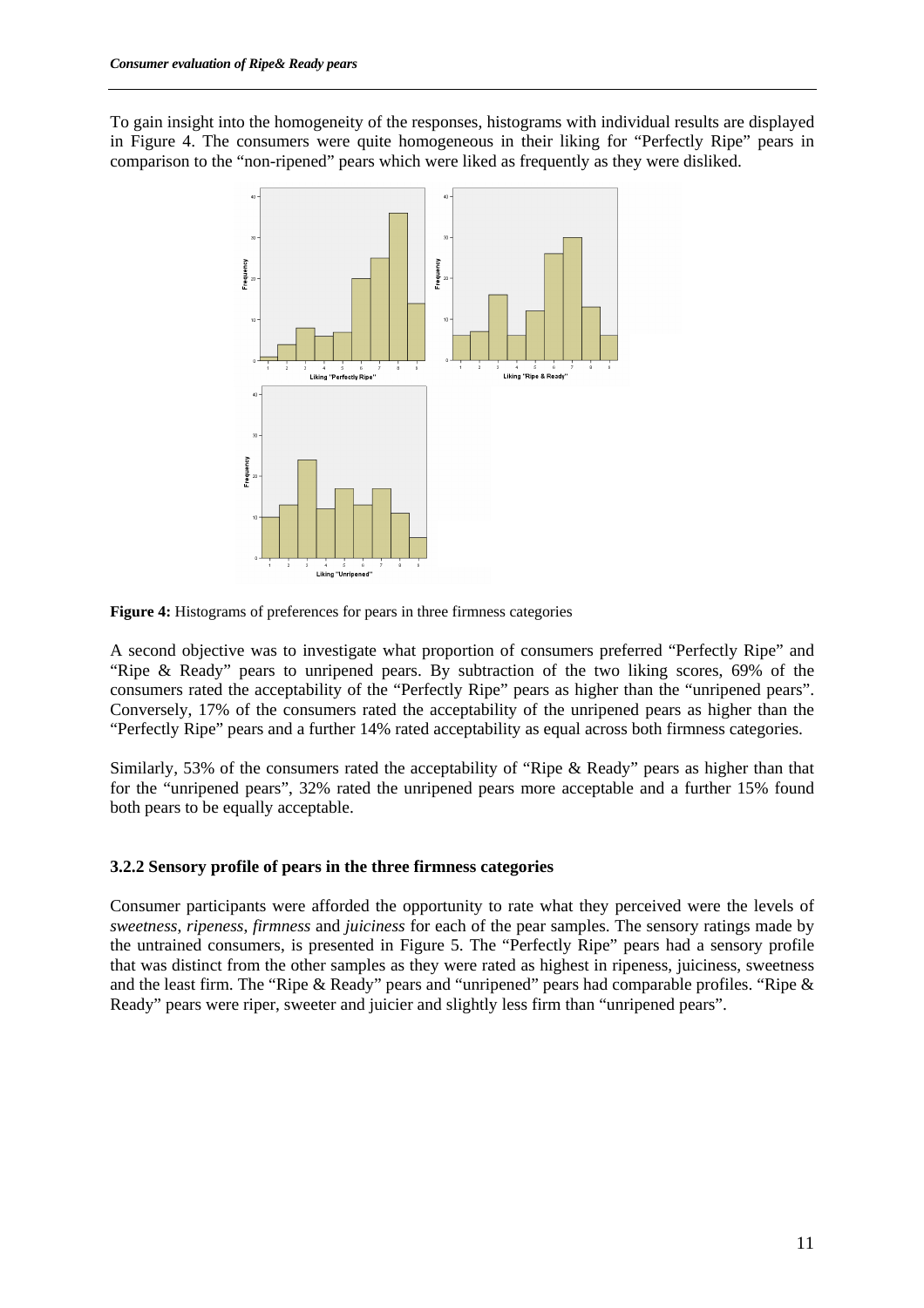



### **3.2.3 Pear consumption habits**

The consumers that participated in the test had ample experience with Packham pears, with 70% of the consumers eating them at least once a fortnight (Table 2).

**Table 2:** Consumption frequency of Packham pears

| Frequency of consumption    | $\frac{0}{6}$ |
|-----------------------------|---------------|
| Daily/ several times a week | 31            |
| Once a week                 | 27            |
| Once a fortnight            | 22            |
| Once a month                | 12            |
| Less than once a month      |               |
| Never                       | 3             |

The majority (79%) of the consumers indicated that Packham pears were the pear variety they consumed most often (Table 3). Eighty-five percent of the consumers consumed more than one pear variety, Corella and Beurre Bosc being the most frequently mentioned.

**Table 3**: Pear variety consumed most often

| Pear Variety Consumed | %                     |
|-----------------------|-----------------------|
| Packham               | 79                    |
| Corella               | 3                     |
| <b>Beurre Bosc</b>    | 12                    |
| Sensation             | 2                     |
| <b>Winter Nelis</b>   | $\mathcal{D}_{\cdot}$ |
| Nashi                 |                       |
| )ther                 | 2                     |

More than half (57%) of the consumers ate pears at least several times a week, a quarter ate them weekly and 20% ate pears once a fortnight or less (Table 4).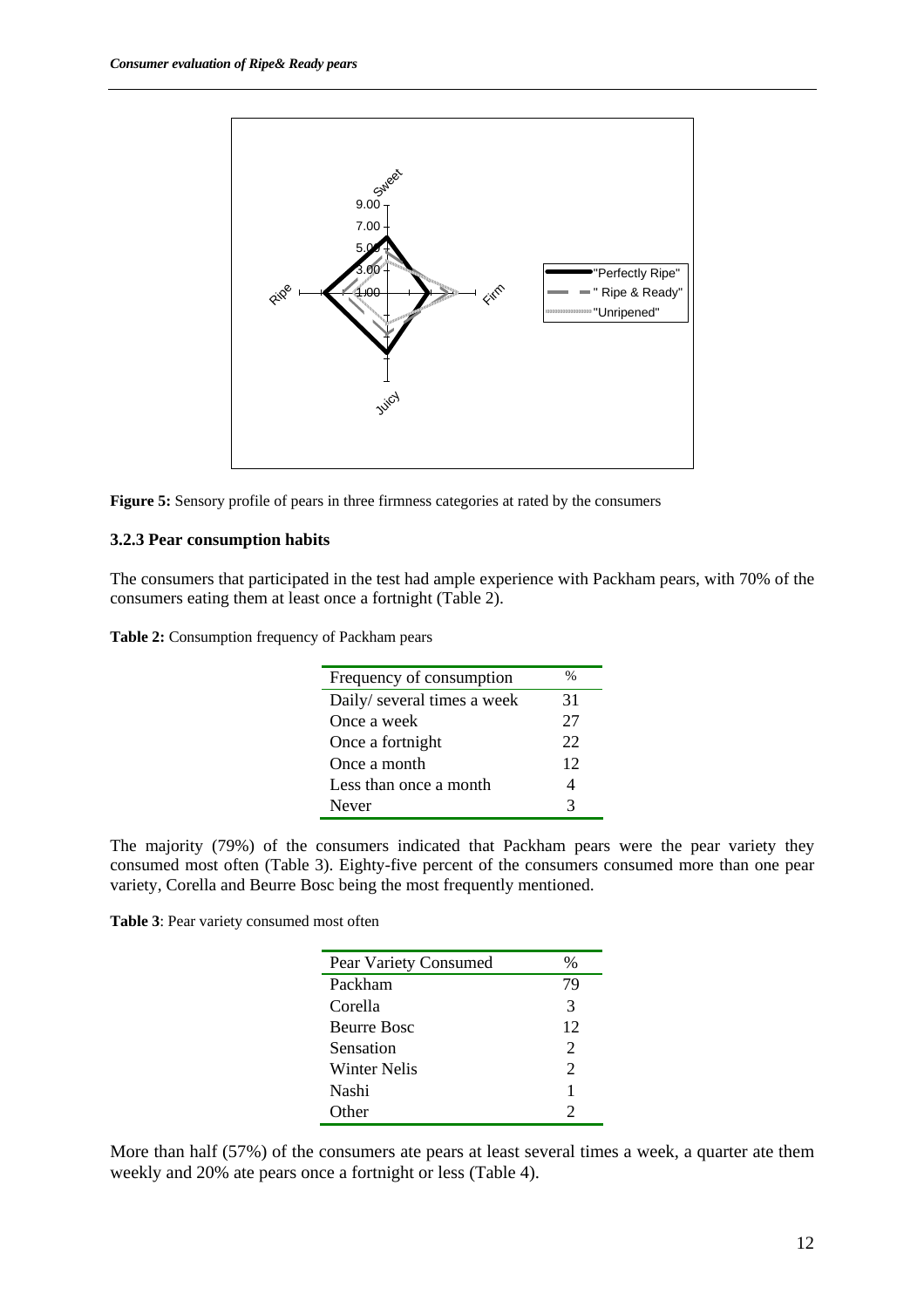**Table 4**: Consumption frequency of pears

| Frequency of Pear consumption | %  |
|-------------------------------|----|
| Daily                         | 14 |
| Several times a week          | 43 |
| Once a week                   | 24 |
| Once a fortnight              | 11 |
| Less than once a fortnight    | Q  |

The majority of consumers (57%) bought pears around once a week (Table 5). Pears were mostly bought at the green grocers and Coles and Woolworths were the most frequently mentioned supermarkets (Table 6).

**Table 5:** Buying frequency of pears

| <b>Buying Frequency</b>     |    |
|-----------------------------|----|
| Daily/ several times a week | 5  |
| Once a week                 | 57 |
| Once a fortnight            | 25 |
| Less than once a fortnight  | 8  |
| Never                       | 5  |

**Table 6:** Purchase location of pears

| Pear Purchase Location | %  |
|------------------------|----|
| Coles                  | 18 |
| Woolworths             | 24 |
| <b>Franklins</b>       |    |
| Greengrocer            | 46 |
| Market                 | 5  |
| Other                  |    |

Around a third of the consumers had experience in buying "Perfectly Ripe" or "Ripe & Ready" pears (Table 7), and nearly all consumers had a moderate to definite interest in buying them (Table 8).

**Table 7**: Have you ever bought pears labelled as "Perfectly Ripe" or "Ripe & Ready"?

| Have you ever bought pears labelled as "Perfectly Ripe" or "Ripe & Ready"? | %  |
|----------------------------------------------------------------------------|----|
| Yes, regularly                                                             |    |
| Yes, occasionally                                                          |    |
| No                                                                         | 64 |

Table 8: Interest in buying "Perfectly Ripe" pears

| Would you be interested in buying pears that are "perfectly ripe"? | $\%$ |
|--------------------------------------------------------------------|------|
| Yes, definite interest                                             | 39   |
| Yes, moderate interest                                             | 47   |
| No interest                                                        | 14   |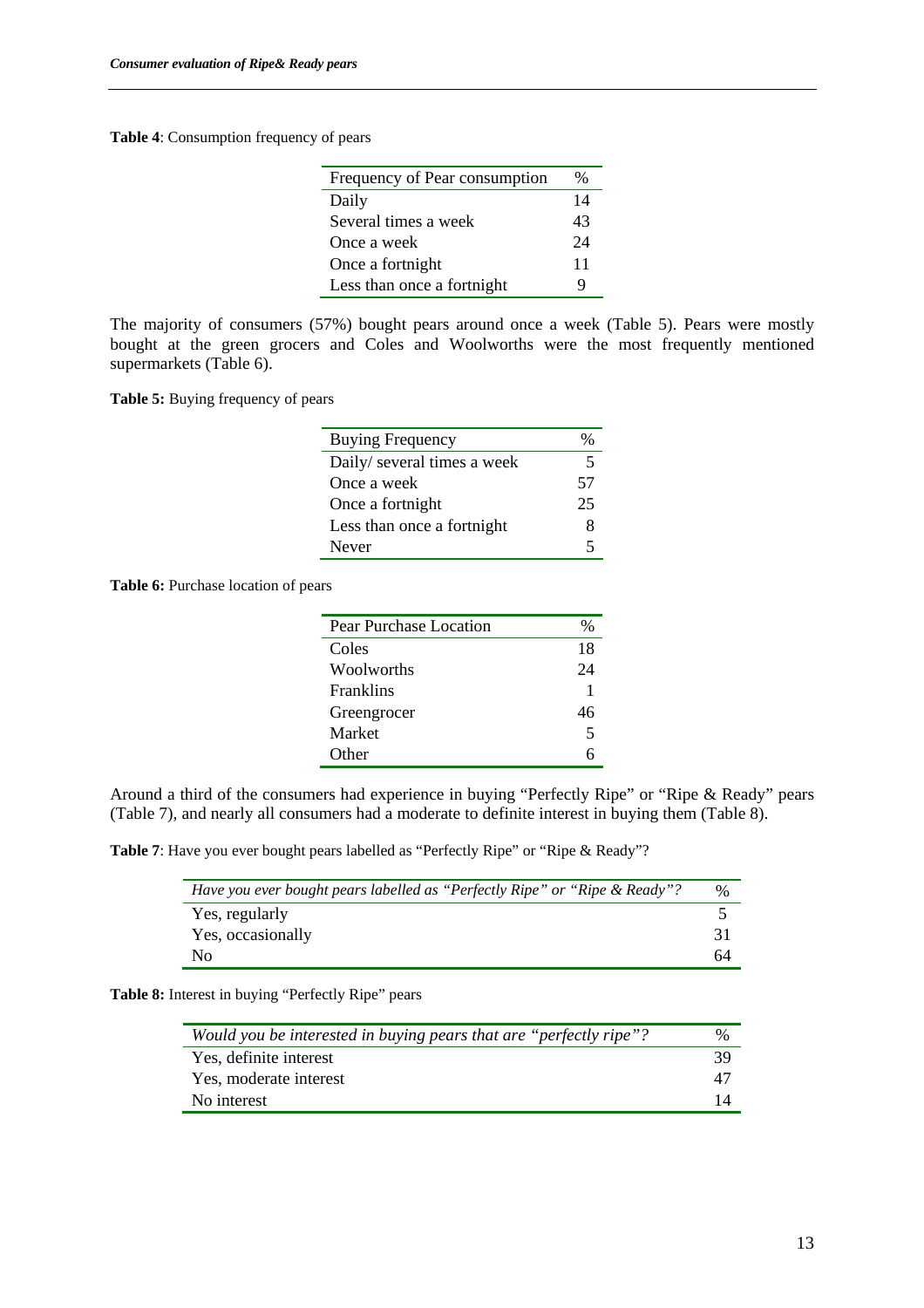### **3.2.4 Consumer habits with regard to ripeness of pears**

Eighty percent of the consumers bought pears in one stage of ripeness, whereas 20% bought them in two stages of ripeness. Similarly, 79% ate pears in one stage of ripeness, whereas 21% ate them in two stages of ripeness. Figure 6 shows that whereas people most often bought pears somewhat ripe or to a lesser extent rather unripe, they ate them either (very) ripe or somewhat ripe.

After purchase, 70% of the consumers stored pears in a fruit bowl until consumption, whereas nearly 30% stored their pears in the fridge.



Figure 6: Buying and eating habit with regard to ripeness of pears

### **3.2.5 Comparison of "Ripe-pear Likers" with the overall group**

To gain insight into the differences in usage, interests and socio-demographic profile of consumers who preferred ripe pears to the overall consumer sample, the consumers were grouped according to their preference for "Perfectly Ripe". Consumers who preferred "Perfectly Ripe" pears to "unripened pears" were analysed as a further subgroup called the "Ripe Pear Likers".

The "Ripe Pear Likers" have bought pears labelled "Perfectly Ripe" or "Ripe and Ready" slightly more often than the total group (40% versus 36%), and expressed a higher interest in purchasing these types of pears (46% had a definite interest, 47% had a moderate interest and 7% was not interested).The "Ripe Pear Likers" did not differ from the total group with regard to the flesh firmness at the time of purchase, but their consumption habits slightly differed. On average, the same proportion ate pears in the (very) ripe stage, but fewer "Ripe Pear Likers" ate pears when they were rather unripe when compared to the total group (Table 9).

**Table 9:** Comparison of "Ripe Pear Likers" and total group with regard buying and consumption habits of flesh firmness

|               | Buy           |             | Eat           |             |
|---------------|---------------|-------------|---------------|-------------|
|               | "Prefer ripe" | Total group | "Prefer ripe" | Total group |
| (Very) ripe   | 12%           | 13%         | 58%           | 59%         |
| Somewhat ripe | 77%           | 78%         | 61%           | 57%         |
| Rather unripe | 30%           | 34%         | 2%            | 7%          |

The "Ripe Pear Likers" did not differ from the total group with regard to purchase and consumption frequency of pears, gender, household size nor age.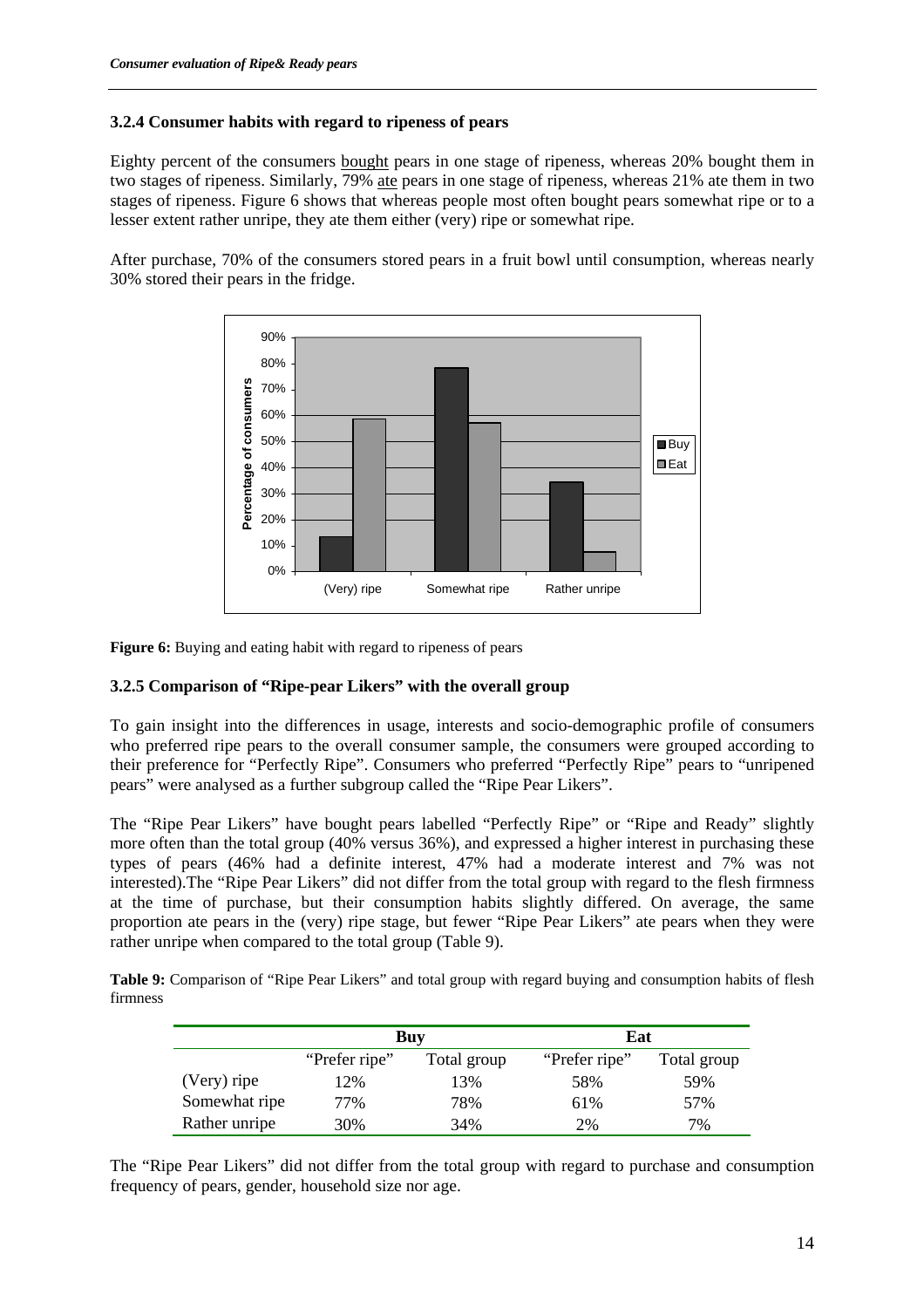#### **3.2.6. Penetrometry measurements**

As a result of a change in protocol for the "Perfectly Ripe" pears (to reduce the within-batch variability), not all pears were used in the consumer test. This "Perfectly Ripe" batch was softer than the first batch; 43% was too soft and 18% had to be discarded due to brown spotting (Table 10).

**Table 10:** Initial quality of "Perfectly Ripe" pears batch II - received for consumer evaluations

| Pears for the consumer trial            | $\frac{0}{\alpha}$ |
|-----------------------------------------|--------------------|
| Discarded due to brown spotting         | 18%                |
| Too hard $(>4 \text{ kg})$              | .5%                |
| Too soft $(< 2 \text{ kg})$             | 43%                |
| Within specification $(2-4 \text{ kg})$ | 34%                |

The penetrometry results for the pears used in the consumer test show that the unripened batch was a lot softer compared to the previous batch. Moreover, both the "Ripe & Ready" and the unripened pears were more heterogeneous in firmness, displayed by the large standard deviations (Figure 8). As expected, the standard deviation in the "Perfectly Ripe" pears was largely diminished due the change in the protocol.



**Figure 8** Mean force (kg) as measured by penetrometry for "Perfectly Ripe", "Ripe & Ready" and "unripe pears" (second batch – for the consumer trial)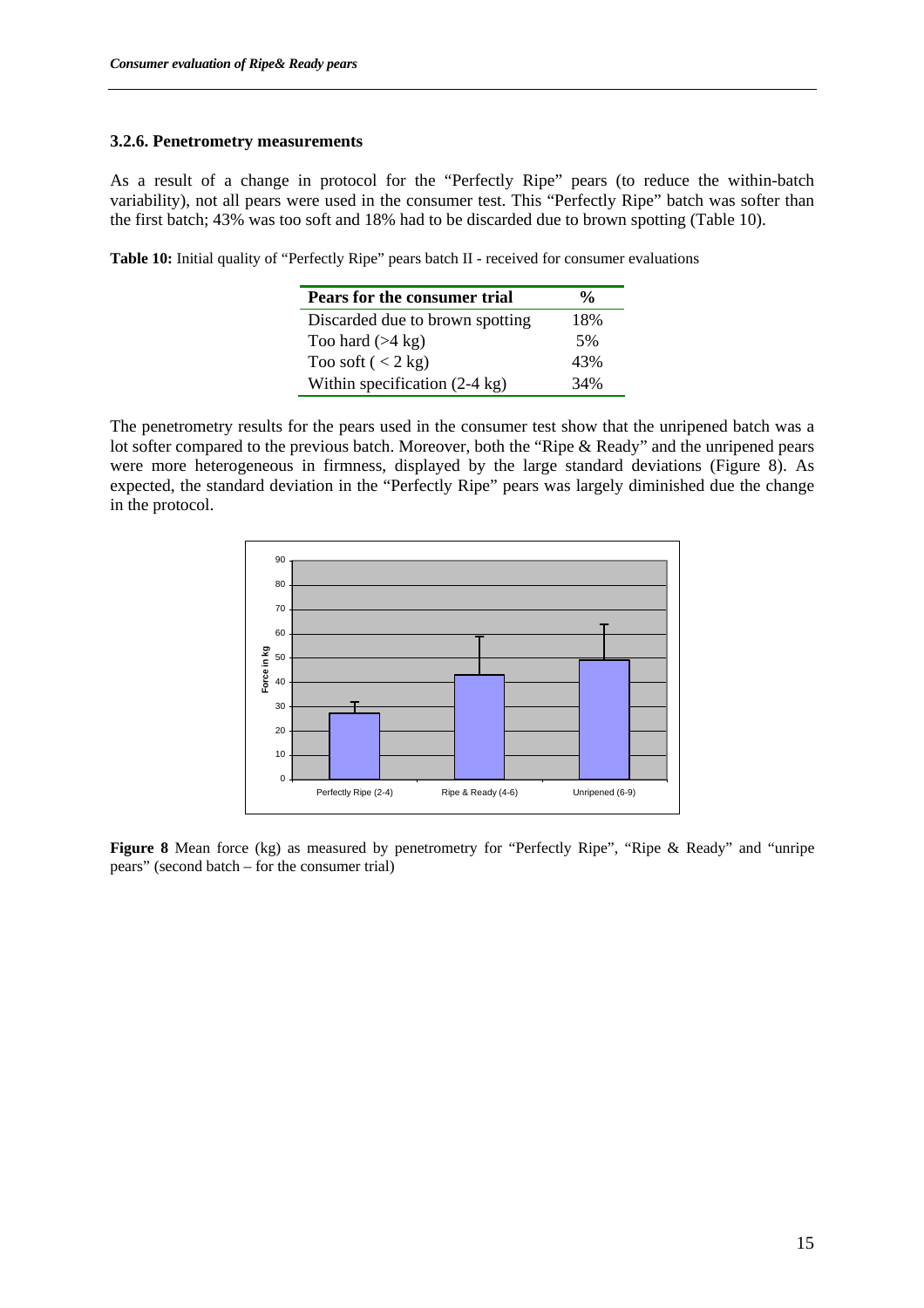### **4. Conclusions and discussion**

There was large within-batch variability for Packham pears and this was most pronounced for the "Perfectly Ripe" pears. Moreover, the between-batch variability of the "Perfectly Ripe" pears also seems to be large as was apparent on comparison of batch 1 and 2. The results of the consumer study refer to "Perfectly Ripe" pears that are within the product specifications, which do not necessarily reflect the product as it is currently sold given the large intra-batch variation observed in the current sample set.

The conclusions of this study are:

### **Triangle test and Penetrometry measurements**

• Based upon the initial received batch, there were no perceptible differences between the "Perfectly Ripe" and the "Ripe & Ready" pears. There were perceptible differences between "Perfectly Ripe" and unripened pears, and between "Ripe & Ready" and unripened pears

### **Consumer research**

- Overall, consumers preferred ripened pears to unripened pears:
	- "Perfectly Ripe" (2-4) and "Ripe & Ready" (4-6) pears were preferred to unripened (6-9) pears - "Perfectly Ripe" (2-4) pears were preferred to "Ripe & Ready" (4-6) pears
- "Unripened pears" were liked by a sub-set of the population examined and around 1/3 of consumers preferred the unripened pears
- "Perfectly Ripe" pears were ripest, juiciest, sweetest and least firm, whereas "unripened" pears were the least ripe, the least juicy, the least sweet and the firmest.
- Consumers who preferred the ripened pears consumed fewer pears in the unripened stage, but the same percentage of pears in the (very) ripe stage as compared to the total group.
- Consumers who preferred the riper pears did not differ from the overall group with regard to the stage of ripeness during purchase, but they did express even more interest in pre-ripened concepts.
- Consumers who preferred the riper pears did not differ in demographics from the overall group.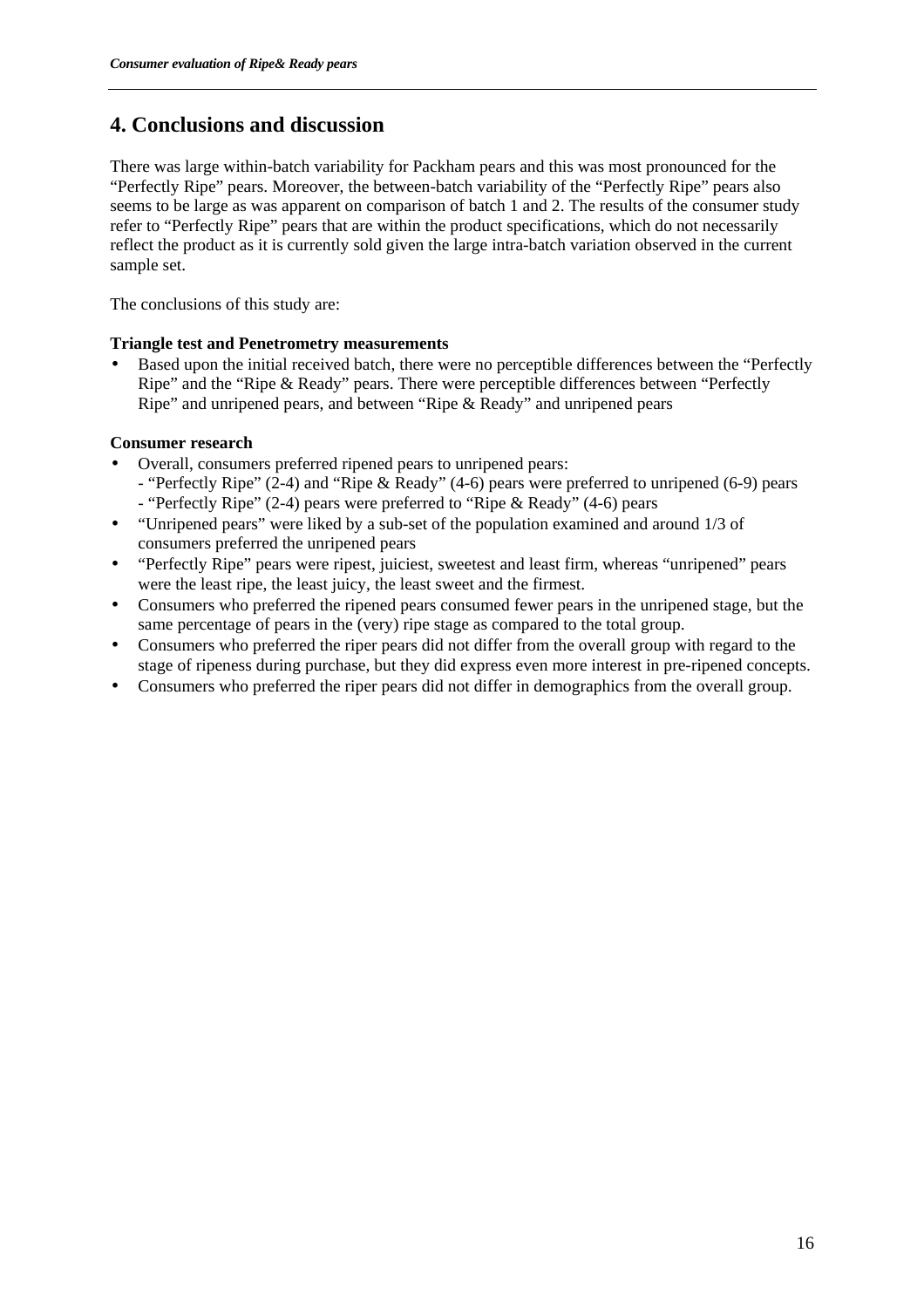### **5. Recommendations**

Based on consumer sensory preferences, there would appear to be a market for pre-ripened Packham pears. To ensure the success of such concepts, at least two aspects need to be considered.

First, the "Perfectly Ripe" stage of firmness (2-4) is the most preferred. However, it seems to be the category that is hardest to meet the product specifications as pears can ripen differentially over time. In order to further grow the market of Ripe & Ready Packham pears, a reliable, homogeneous product quality that meets with the consumers' expectations, will be necessary.

Second, this study was primarily aimed at identifying consumer preferences. The study has shown that consumers have an interest in the concept of a pre-ripened pear. However, these concepts may potentially be more expensive to produce which may lead to an increase market price compared to the unripened pears. Therefore it is recommended that further research be conducted to investigate the additional price consumers are willing to pay, before further developing the concept.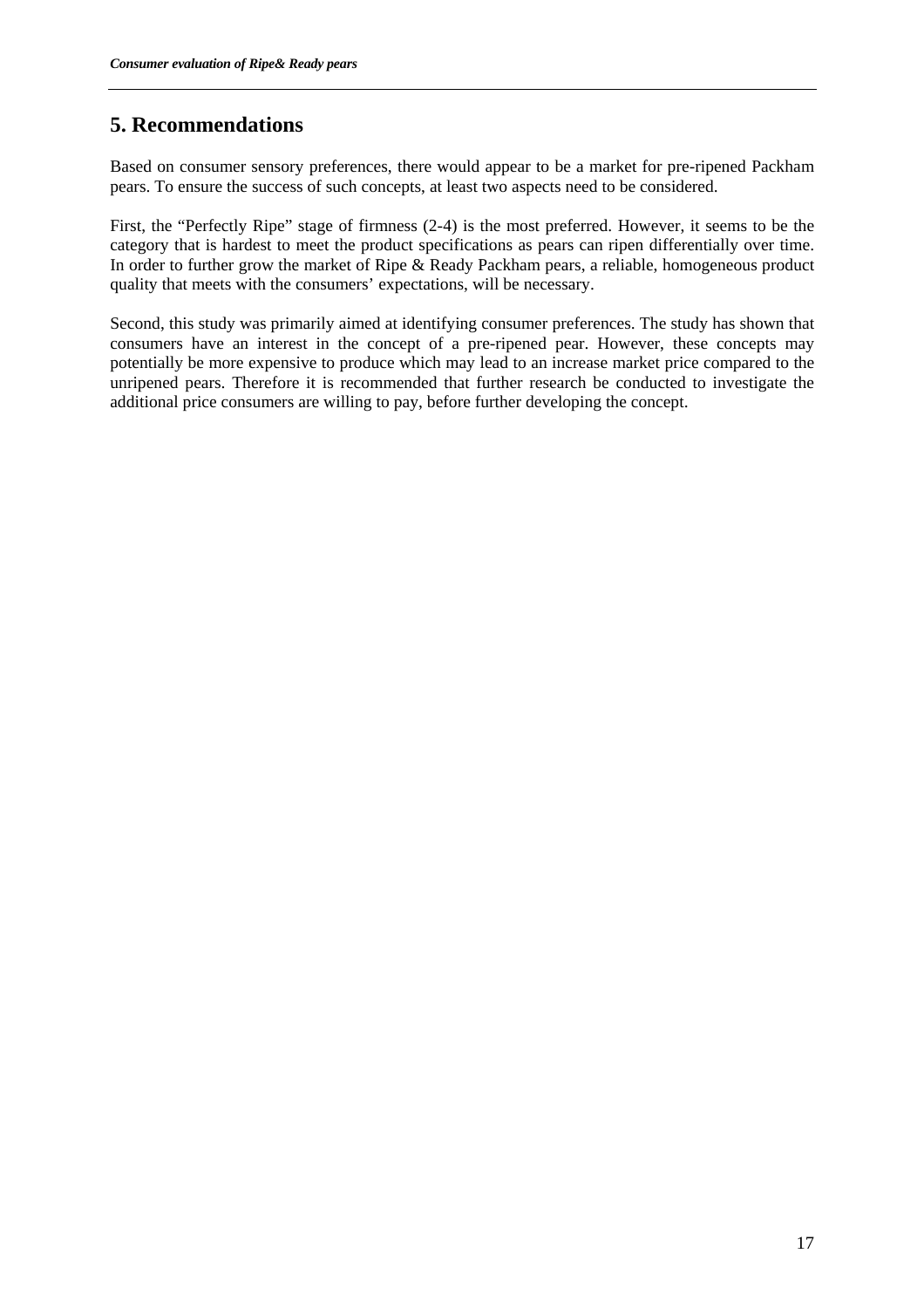### **6. Acknowledgements**

We wish to thank Dr. Jennifer Jobling from the University of Sydney (Department of Applied Horticultural Research) and Mr. Russell Soderland from Austaste for their collaboration and for the supply of the products.